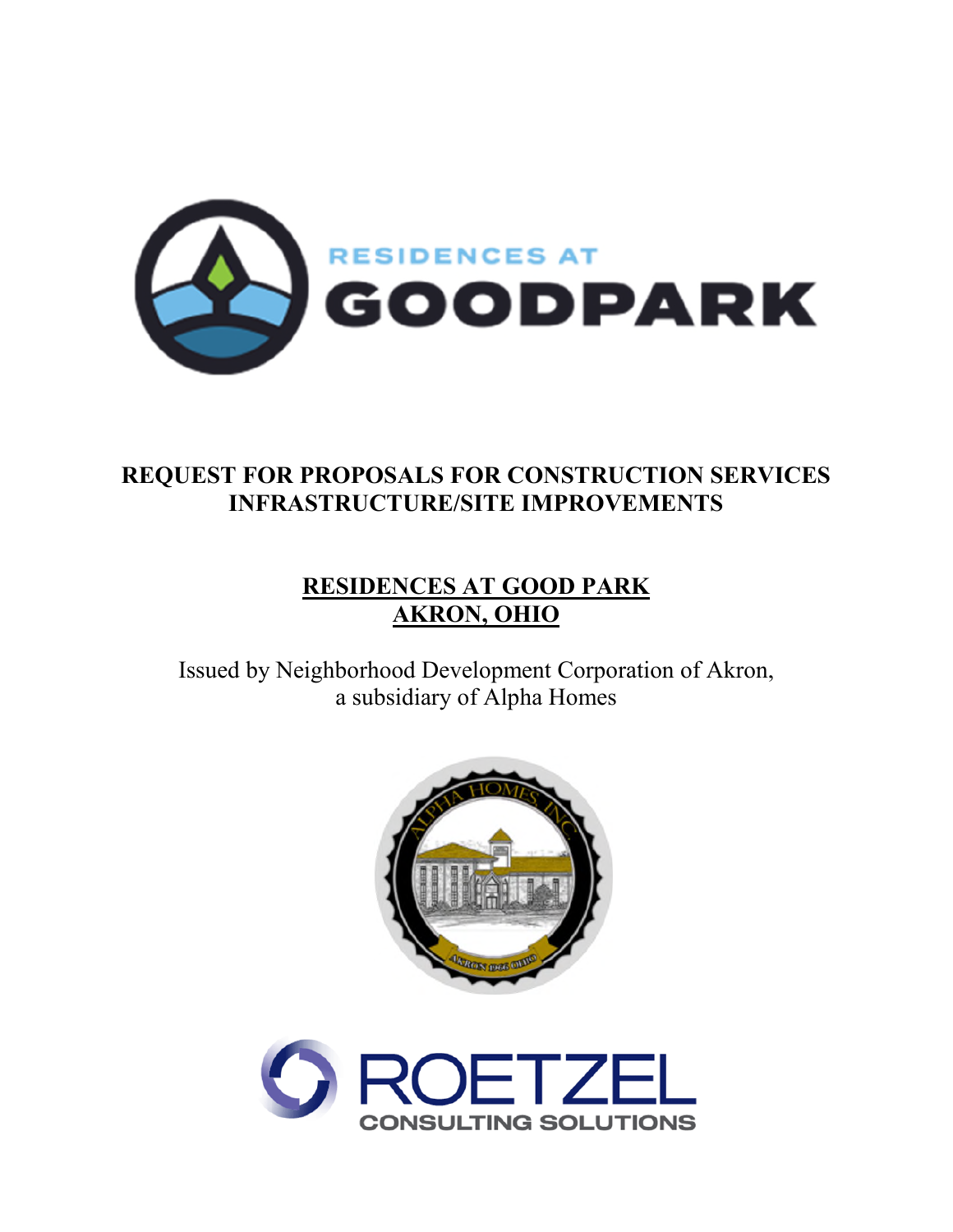### **I. INTRODUCTION**

Neighborhood Development Corporation of Akron, a subsidiary of Alpha Homes, ("NDC") is issuing this Request for Proposals ("RFP") seeking qualified firms ("Firm") to construct the infrastructure and site improvements associated with the Residences at Good Park project. The successful Firm will enter into an AIA conventional cost plus agreement (AIA 103- 2017) with NDC.

This RFP is being issued in conjunction with an RFP for Design-Build Services for Townhouse Construction for the Residences at Good Park. Prospective respondents may respond to either (i) this RFP, (ii) the Design-Build Services for Townhouse Construction RFP, or (iii) both RFPs. If responding to both RFPs, respondents may provide separate proposals for each RFP, or may submit a combined proposal.

### **About the Residences at Good Park Project**

The Residences at Good Park is a residential market-rate development project lead by NDC, on behalf of Alpha Homes, in conjunction with the City of Akron, Ohio.

The project is located on the site of the former Perkins Middle School on 16.5 acres in West Akron. The site is located less than one mile from I-77, adjacent to Good Park Golf Course, within walking distance to St. Sebastian K-8 school and close to major employers and retail amenities.

The entire project will consist of 89 units all for sale. Of these units, 42 will be market-rate townhouses, 23 will be single-family detached residences arranged around a central park, and 24 will be large, buildable lots intended for custom-built single-family detached residences. The first phase of the project will involve the construction of all infrastructure and site improvements and the development and sale of the 42 townhouse units and 24 buildable lots. The second, future phase, will involve the development and sale of the 23 park-side residences [please note that we are not soliciting proposals for the construction of the 23 park-side residences at this time].

The Residences at Good Park presents a unique opportunity for the community. The project site provides a rare opportunity to bridge the adjoining neighborhoods with a new subdivision, leverage the existing community asset of Good Park Golf Course and attract a diverse range of buyers from young families to retirees.

This RFP includes the following enclosures:

 The **"Criteria Package"** that consists of schematic design of the to-be-constructed infrastructure and site improvements, and the layout of the custom-home lots completed by Environmental Design Group

## **I. INFRASTRUCTURE/SITE WORK SCOPE**

NDC is seeking a Firm to construct the infrastructure and site improvements as depicted in the enclosed Criteria Package for the Residences at Good Park.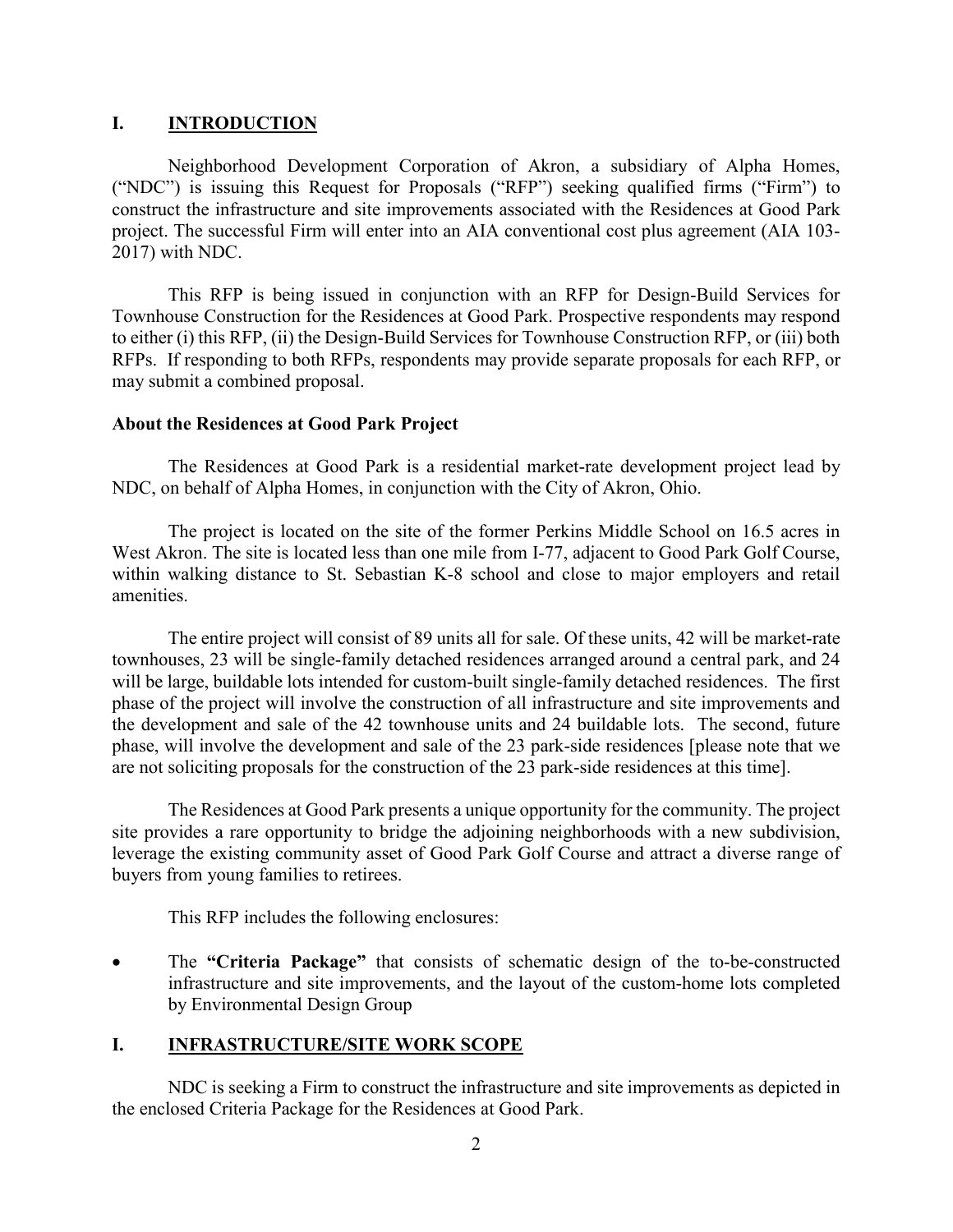The specific scope includes, but is not limited to:

- Review the Criteria Package
- Review site data
- Determine and provide schedule of work
- Submit list of required permits and coordinate with appropriate local governments to secure permits
- Secure work area and provide for continued access
- Create and provide operations and maintenance manual
- Provide ongoing progress reports
- Attend meetings as needed with owner
- Perform the following work as set forth in the Criteria Package:
	- Lot clearing and grade and prepare all portion of the project site, including the areas for the installation of the infrastructure, parks, townhouses, future park side residences and the custom-home lots along the golf course
	- Construct and install all infrastructure, including all roads, curbs, gutters, sidewalks, paths, surface/storm water sewer and facilities, water lines and sanitary sewer improvements depicted in the Criteria Package [please note that these infrastructure improvements will be dedicated to the City of Akron and will be constructed in accordance with City of Akron specifications]
	- Construct and install all greenspace and park improvements depicted in the Criteria Package
	- Install all landscaping, streetscaping, street lighting, and other ancillary improvements as depicted in the Criteria Package
	- Coordinate the installation of all electric, natural gas and telecommunications utility equipment and undertake all necessary construction activities associated with the same as set forth in the Criteria Package
	- Perform all other necessary and incidental work, including but not limited to, all preparation work and any post-construction work, to fully provide the infrastructure and site improvements set forth in the Criteria Package
	- Staking and grading of the custom home lots for sale

 NDC has budgeted \$3.7 million, including the contingency, for the infrastructure and site improvements for the Residences at Good Park, excluding the installation of electrical, natural gas and telecom utilities, which should be installed by the appropriate utility service provider.

 The selected Firm shall be prepared to begin work expeditiously with an anticipated Spring 2022 ground breaking ceremony and commencement of construction in Summer 2022.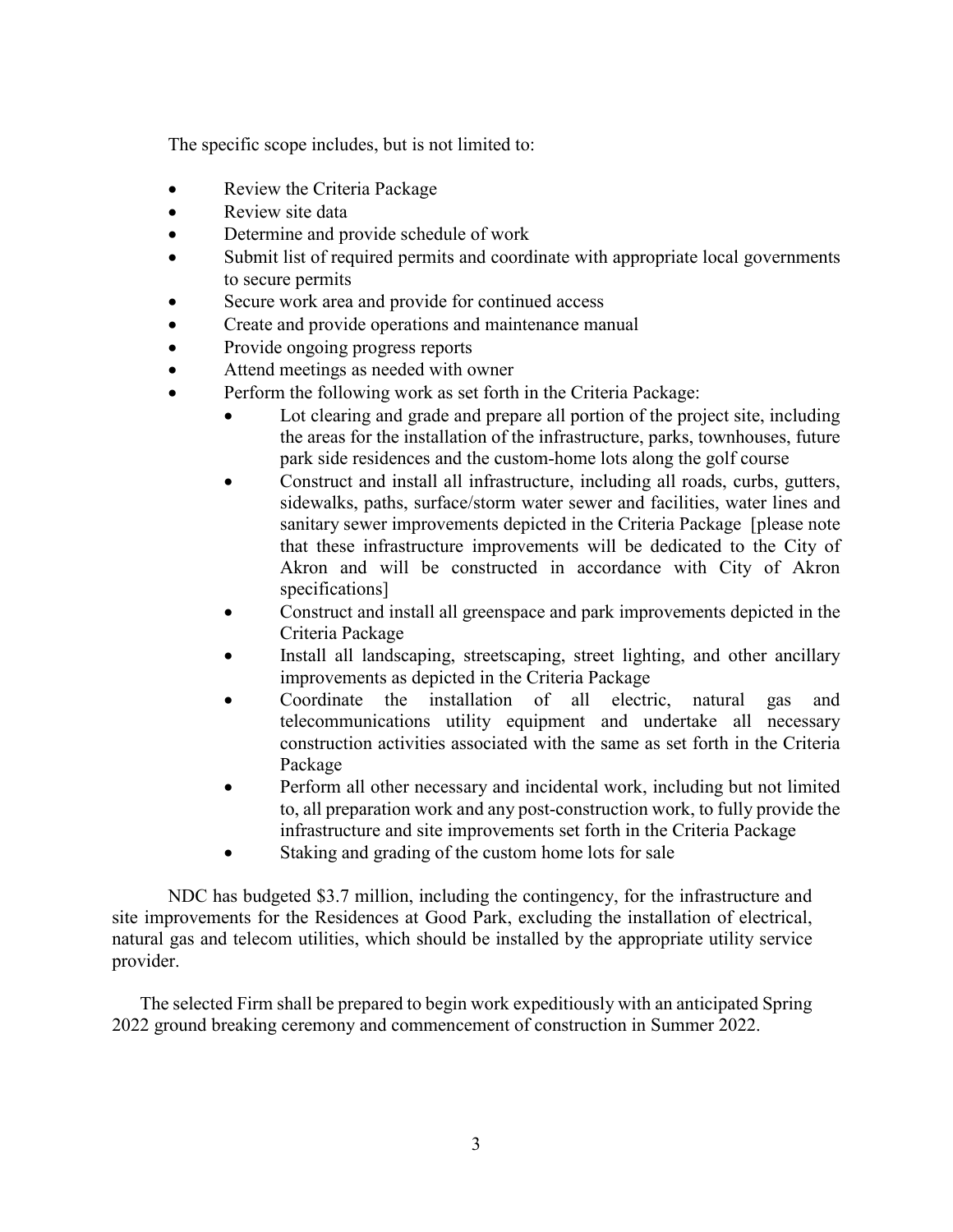#### **III. SERVICE REQUIREMENTS**

The Firm will be responsible for engaging all sub consultants and subcontractors necessary to complete all work, and for monitoring subcontractors' cost estimating, budget control, scheduling and job site safety.

The City of Akron will be lending fuds to NDC for the construction of the infrastructure, and, as such, the same shall be constructed in accordance with prevailing wage requirements of the City of Akron. All infrastructure – roads, curbs, gutters, sidewalks, stormwater sewers, water lines and sanitary sewers – will be dedicated to the City of Akron following construction and must be constructed in accordance with City of Akron specifications.

The selected Firm must provide evidence of required insurance listing NDC as additional insured. The contractor shall provide evidence of the following insurances, provided by companies licensed in Ohio and acceptable to NDC:

- General Liability Insurance
	- \$2,000,000 General Aggregate \$2,000,000 Products/Completed Operations Aggregate \$1,000,000 Personal/Advertising Injury \$1,000,000 Each Occurrence
- Worker's Compensation Ohio Statutory Coverage Employers' Liability – Basic Coverage
- Commercial Automobile Insurance \$1,000,000 Each Accident
- Excess Liability Insurance \$2,000,000 General Aggregate \$2,000,000 Each Occurrence

The Firm will be required to post performance and maintenance bonds.

The proposer must demonstrate to NDC that the Firm includes expertise that is clearly relevant to the work contemplated.

## **IV. SUBMITTAL REQUIREMENTS**

## **A. Proposal Requirements**

Proposals shall be organized in the following manner:

#### **1. Letter of Interest/ Contact Information**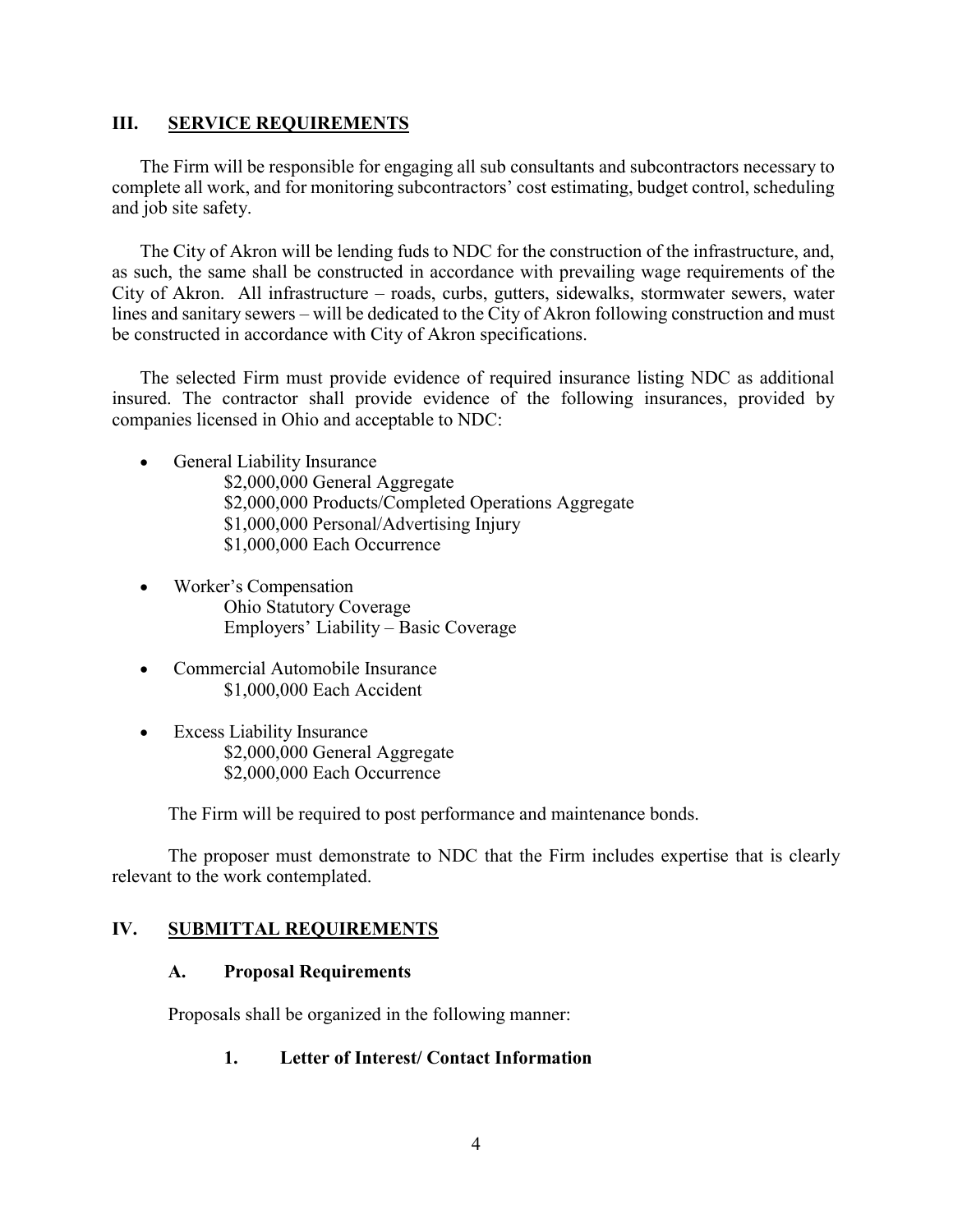The letter should include the name, address, phone number, and email of the individual responsible for overseeing the project. If respondents propose as a team, respondents must identify team members as well as the key point of contact. Each person's role and responsibilities must be identified.

# **2. Experience**

- Description of the Firm's experience include the names of all personnel and their education and previous experiences. This shall include all firms/known contractors and associated personnel partnering in this project who will be assigned to work with NDC.
- Firm's years of operation State the number of years the firm has been involved in the infrastructure/public improvement industry, and the volume of projects completed over the last five years, especially in Northeast, Ohio.
- Examples of Past Projects Provide images and description of past projects to demonstrate experience with projects of a similar nature. Also describe the Firm's experience working with local municipalities to secure building permits and working with local inspectors.
- Accreditation or Related Licenses Describe any relevant accreditations or licenses held with regard to this project or industry. Include copies of any professional certifications with the proposal.

# **3. Description of Proposed Services**

Please include a narrative describing the Firm's approach to constructing the infrastructure and site improvements. To allow NDC to evaluate concepts and capacity, respondents may provide renderings or plans which clearly communicate their design ideas and plan for the development of the structure as well as a narrative.

This section should also include detailed information about managing the project and provide a timeline from start to completion.

# **4. Total Budget**

Provide a project development budget as outlined below:

| <b>Categories</b>                                                                                                                                                                                                          | <b>Estimate</b> |
|----------------------------------------------------------------------------------------------------------------------------------------------------------------------------------------------------------------------------|-----------------|
|                                                                                                                                                                                                                            |                 |
| <b>Construction – Required Site Improvements/Infrastructure</b><br>(grading and lot clearing, construction of roads, curbs, gutters,<br>sidewalks, water, sanitary sewer, storm sewer, landscaping,<br>street lights, etc. |                 |
| <b>Builder's Overhead</b><br>(bond premiums, insurance, general requirements, etc.)                                                                                                                                        |                 |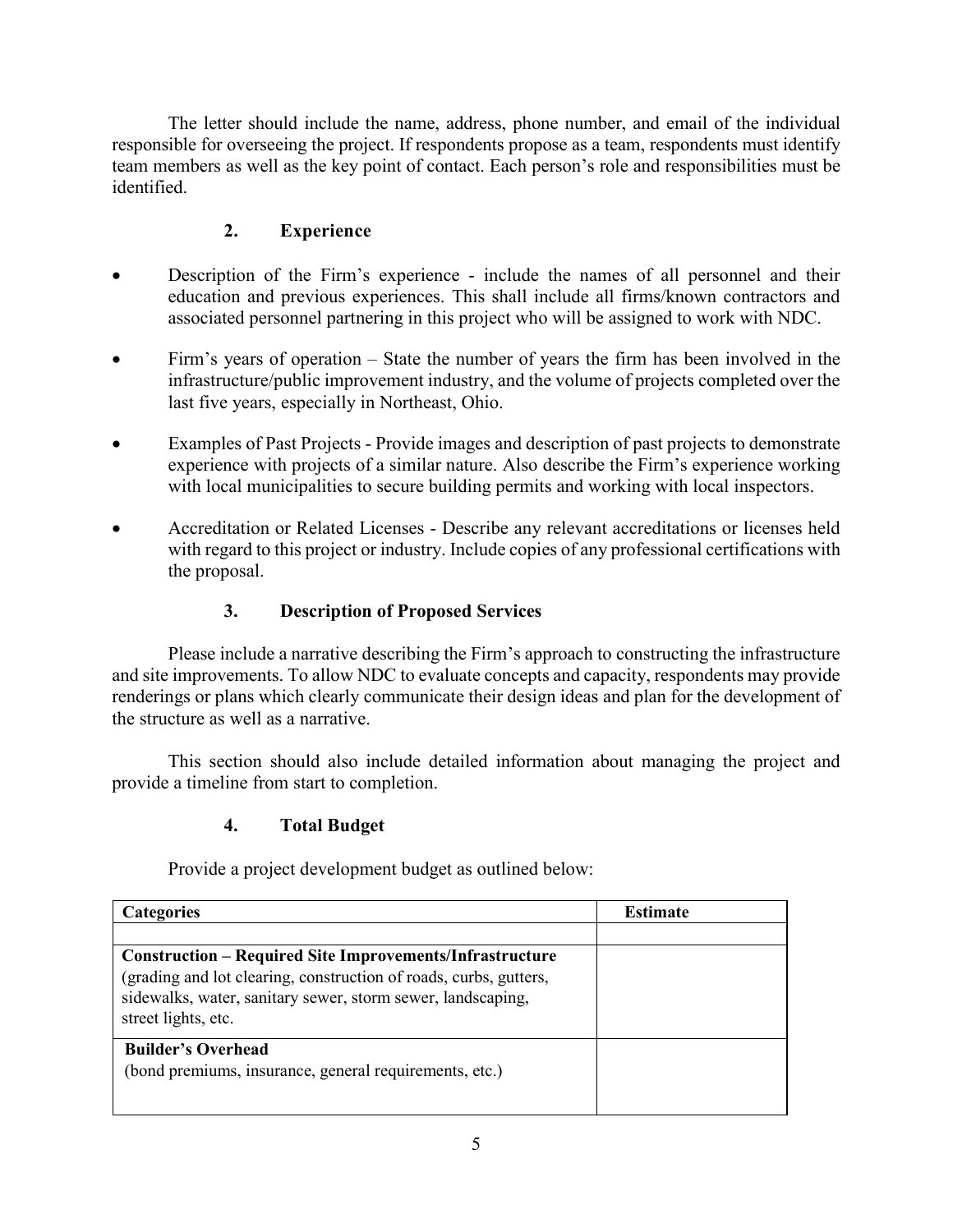| Fee<br>(cost-plus fee to perform the contract $-\frac{may}{may}$ proposed fixed price or<br>percentage fee) |  |
|-------------------------------------------------------------------------------------------------------------|--|
| <b>Total</b>                                                                                                |  |

## **5. Community Involvement/Differentiators**

Description of your involvement with the local community. Any key differentiators about your company including certifications as MBE, DBE, WBE, etc. or partnering/venture relationships with those types of firms that would help advance inclusive purchasing initiatives.

# **6. Conflicts of Interest**

Disclosure of any familial or business relationships with NDC or any other conflicts of interest.

# **7. References**

Provide a minimum of three complete references (name, title, address, phone number, and email) that NDC may contact to verify services rendered or currently being provided.

Please note, this RFP is designed to provide interested respondents with basic information to submit a proposal that will meet the minimum requirements. It is not intended to limit a proposal's content or exclude any relevant or essential data. Respondents are encouraged to expand upon the minimum requirements of the RFP.

# **B. Submission Instructions**

Please submit your proposal via email PDF attachment to Jennifer Varhola of Roetzel Consulting Solutions at jvarhola@roetzel.com by **5:00PM EST** on **Wednesday**, **February 16, 2022.**

# **V. RFP INFORMATION AND TIMELINE**

Below is a proposed timeline for this RFP. NDC reserves the right to change the timeline in its sole discretion:

- **RFP Issued:** January 10, 2022
- **Responses Due:** February 16, 2022 by 5:00PM EST
- In Person Interviews/Presentation: February 21 February 25, 2022
- **Finalist Selected & Contacted:** March 4, 2022